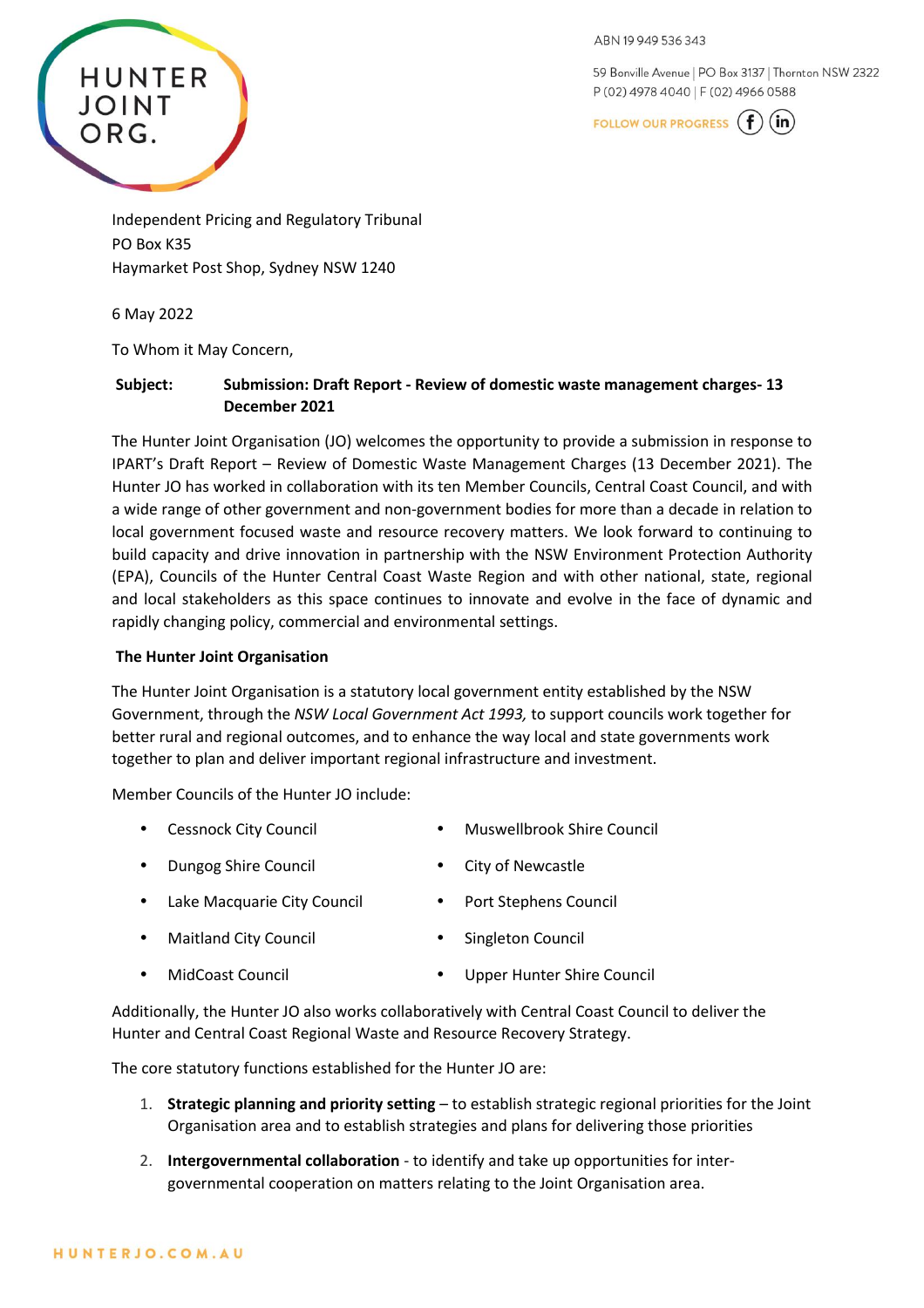59 Bonville Avenue | PO Box 3137 | Thornton NSW 2322 P (02) 4978 4040 | F (02) 4966 0588

FOLLOW OUR PROGRESS  $(f)(in)$ 

3. **Shared leadership and advocacy** - to provide regional leadership for the Joint Organisation area and to be an advocate for strategic regional priorities.

In the context of this submission, the Hunter JO plays several roles in leading and coordinating delivery of the place-based regional waste programs identified within the Hunter - Central Coast Regional Waste and Resource Recovery Strategy, including:

- Leading change, through evidence-based research, information, programs and advocacy,
- Facilitating collaborative and cost-effective research, planning and management initiatives to enhance the local and regional environment
- Building the capacity of Councils to continue to design, deliver and embed innovation and sustainability into their business operations and strategic plans.

Our submission summarises quantitative and qualitative feedback from our Member Councils consolidated through comprehensive consultations. Consequently, this submission should be weighted by IPART as consensus feedback from 11 councils – not just one organisation. Together, the Hunter - Central Coast voluntary waste group covers a population of over 1.1 million people, and manages approximately 15% of all NSW household waste, highlighting the central role that these councils play in waste management and resource recovery in NSW.

At an overall level the consensus positions and key recommendations identified by Member Councils include:

- 1. Councils do not accept the underlying premise upon which implementation of the IPART review has been initiated;
- 2. Councils hold serious concerns that both the voluntary rate peg or a rebalancing exercise could direct Councils to act contrary to existing legislation, and therefore call for a review of the definitions of 'waste' and 'domestic waste management services' in the Local Government Act 1993, alongside updates to the Office of Local Government's Rating and Revenue Raising Manual, to cover all services and functions necessary for minimising landfill and maximising resource recovery from domestic waste;
- 3. The cost of Domestic Waste Management (DWM) service provision varies greatly across geographical and historical contexts, population densities, transport infrastructure and other circumstantial differences. Given the highly contextual nature of these costs, and their interdependencies, Councils are best placed to determine value for money for ratepayers. As such, the setting of DWM charges should be determined by councils in consultation with their communities to reflect their place-based characteristics;
- 4. That the proposed voluntary DWM rate peg be abandoned in favour of improved pricing guidelines, reporting tools, and auditing processes (where warranted) that support councils to set DWM charges in line with their community needs and expectations.
- 5. That Councils be guided in the setting of DWM charges through the alignment across instruments and frameworks, clear guidelines, as well as a capacity building and education programs that support Councils to educate consumers on how DWM charges are set, and explain local differentiation, in order to promote accountability to, and communication with their communities;

**HUNTER** 

**JOINT**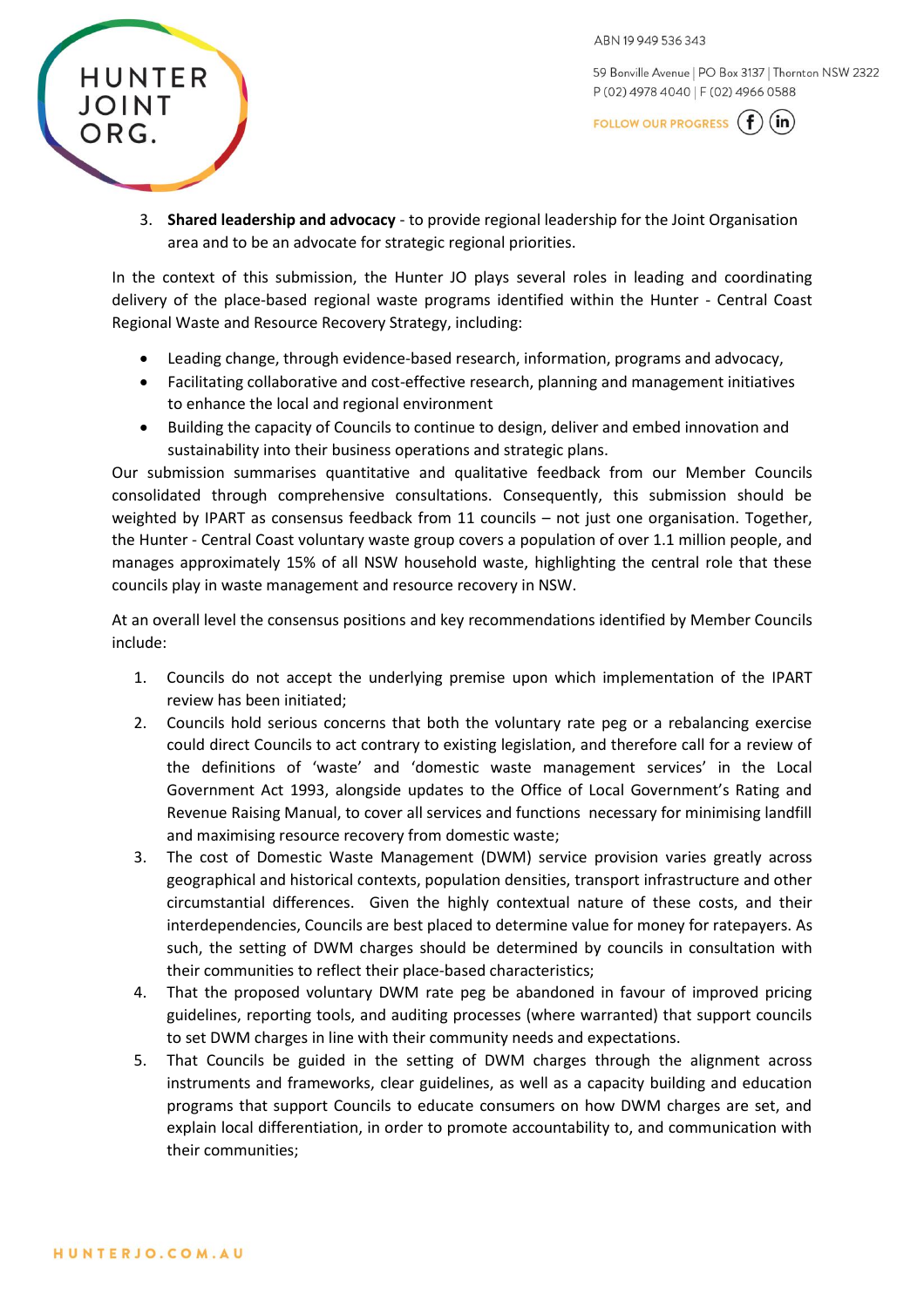ABN 19949536343



59 Bonville Avenue | PO Box 3137 | Thornton NSW 2322 P (02) 4978 4040 | F (02) 4966 0588

FOLLOW OUR PROGRESS  $(f)(in)$ 

6. That as the least worst option presented to date, Councils favour benchmarking, clear and consistent pricing principles, an opportunity to rebalance DWM charges with general rates, over a minimum 2-year transition period, based on updated and expanded definitions of 'waste' and 'domestic waste management services' that include all activities involved in the minimisation of, source separation, collection, recovery, processing and disposal of all forms of domestically generated waste.

Further context to these positions and recommendations is included in the following detailed submission.

To discuss this submission further, please do not hesitate to contact Eloise Lobsey, Regional Policy and Programs Coordinator on 0448 160 800 o[r eloisel@hunterjo.com.au.](mailto:eloisel@hunterjo.com.au)

Regards,

Joe James

CEO, Hunter Joint Organisation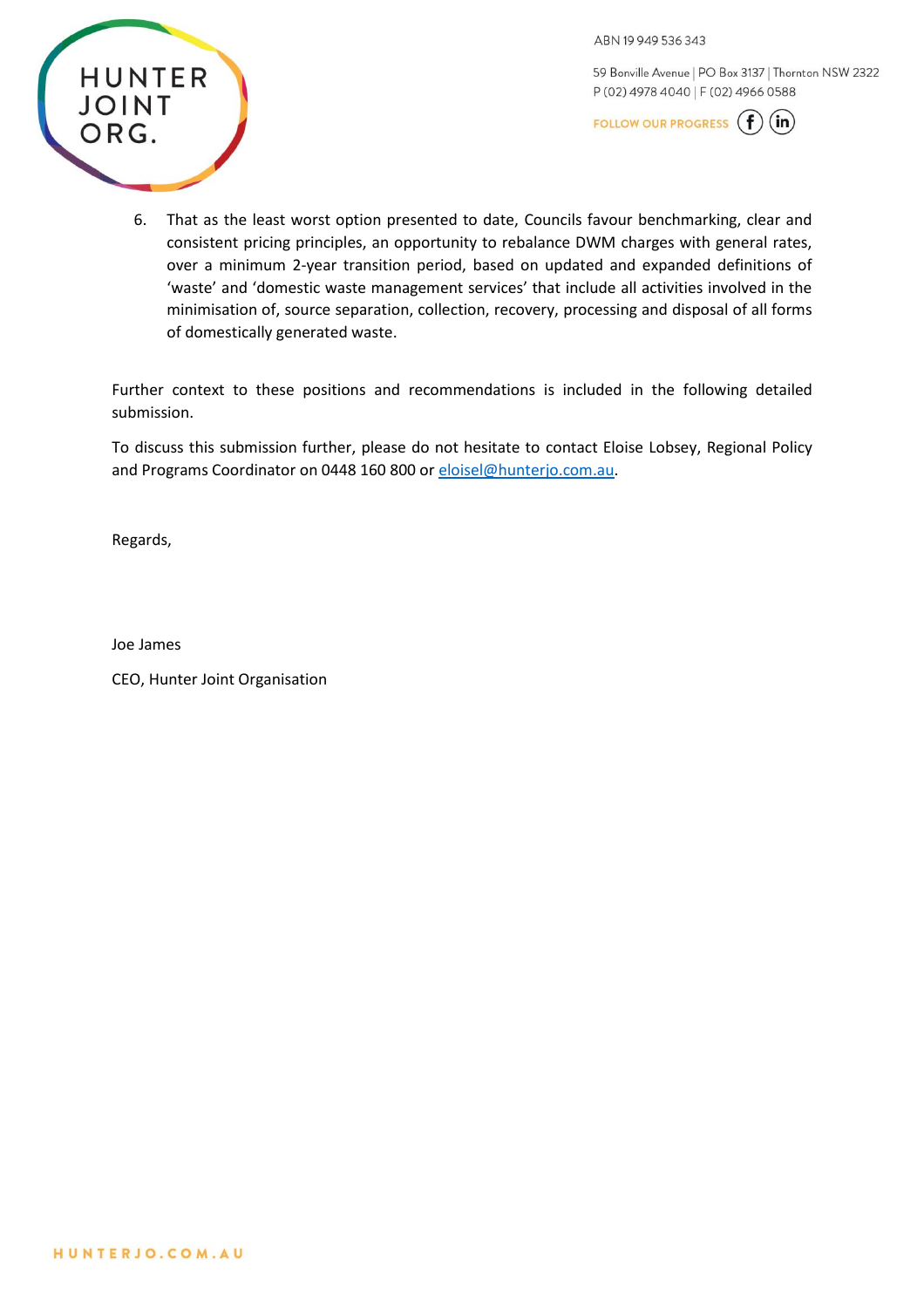59 Bonville Avenue | PO Box 3137 | Thornton NSW 2322 P (02) 4978 4040 | F (02) 4966 0588





# **Submission by the Hunter Joint Organisation in response to the Draft Report - Review of Domestic Waste Management Charges (13 December 2021)**

#### **Overall Responses to Draft Report**

In responding to IPART's Draft Report – Review of Domestic Waste Management Charges – 13 December 2021 (Draft Report), the Hunter JO notes the intent of IPART to assess consistency and value for money for ratepayers in relation to the domestic waste management (DWM) charges.

It is the position of the Hunter JO Member Councils that much of the holistic approach needed to adequately assess the contextual factors influencing the setting of DWMC in NSW sits outside of IPARTs delegation, such as the definitions contained within the *Local Government Act 1993 (LG Act)* and in the associated Council Rating and Revenue Manual, as well as other frameworks and instruments. This highlights a fundamental flaw with the recommendations contained in the draft report, as they cannot adequately take account of the nuance and complexities Council's face in the setting of their DWMC, and therefore are destined to create unintended consequences that if implemented as proposed will undermine IPART's original objective.

The HJO and the council's it represents welcome and are comfortable with greater transparency and consistency in the allocation of costs for DWM charges, however, object in principle to the premise of the Draft Report on the basis that, at this point in time, no problem has been adequately defined that justifies the recommendations arising from the IPART review. The transparency and value for money objectives of IPART should instead be realised by supporting councils to address the fundamental source of IPART's concerns, rather than introducing further regulatory measures such as a benchmark or peg.

Within this context, in addition to responding to the specific consultation questions posed by the Draft Report, the Hunter JO Member Councils have identified the following in-principle concerns regarding the underlying premise for initiating the review:

### 1. Local Government's role in transitioning to circular economy outcomes

Local government's role in the collection and aggregation of recyclables, as well as its central role in residual waste collection and disposal means it has a crucial role to play now, and into the future, in enabling and preparing their local communities for the transition to a more circular and resilient waste paradigm. The importance of local government leadership in this transition is acknowledged and mandated through the *NSW Waste and Sustainable Material Strategy 2041*, alongside other State and National policies and strategies.

In addition to the essential waste and resource recovery services they provide, Councils work consistently and diligently to reduce the amount of waste ending up in landfill by educating residents, businesses and schools about waste avoidance and recycling. Councils continue to face significant challenges from ever changing consumer behaviours, changes to legislative and policy settings, increasing waste generation rates, contract monopolies and lack of markets for Australian recycled content, which mean constant evolving and adapting their services to maintain safe and effective services.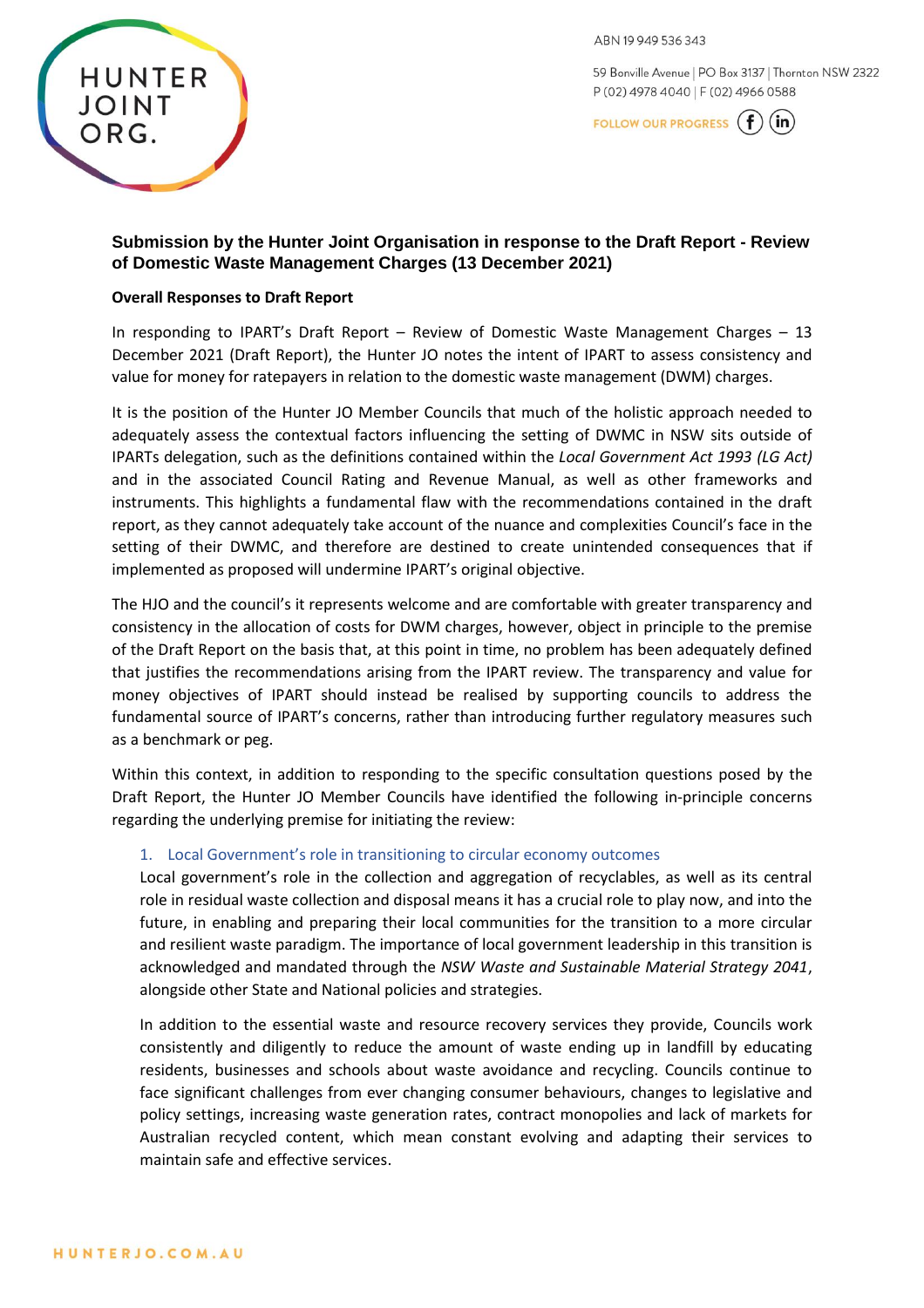59 Bonville Avenue | PO Box 3137 | Thornton NSW 2322 P (02) 4978 4040 | F (02) 4966 0588

FOLLOW OUR PROGRESS  $(f)(in)$ 

All levels of government, as well as business and the community need to work collectively as we move to a more circular economy where materials and products remain within the economy for longer and waste is reduced. Local government will need the support of all its partners, critically the State Government, in order to plan and deliver the services innovation required (and mandated through State Government policy) to be fit-for-future. This will require nimble planning and innovation at a local level, to identify and work with local industry to support the establishment of new localised markets for the materials collated and processed by councils. Critical to this will be the updating of the regulatory environment for resource recovery (such as the Resource Recovery Framework currently under review), as well as the legal definitions of 'waste management services' (in the LG Act), alongside broader economic settings that push and pull the sector into circularity.

Given the rapid sector evolution underway, and the significant change yet to come, it is considered that the State Government should investigate ways to enable local government in this very challenging yet exciting time, rather than introduce blunt and unrealistic regulatory instruments that unduly impact and restrict Council's abilities to effectively adapt and innovate in response to ongoing change impacting delivery of their statutory functions.

#### 2. Reduction in Local Government's autonomy and disempowerment of their communities

The Hunter JO is concerned that the recommendations contained within the Draft Report, combined with other financial interventions such as general rates capping, significantly erodes the autonomy of Council's to design services in line with their community expectations.

Extensive transparency with, and accountability to, ratepayers already exist within Council processes. Council's undertake extensive and robust planning and consultation processes with their communities when developing their Community Strategic Plans and subsidiary strategies and plans, as required of them by the NSW Government via the Integrated Planning and Reporting Framework. Through these processes a community is consulted about the level of domestic waste management service they wish to receive and are willing to pay for and can comment on the service prices annually. Furthermore, the community's satisfaction with the service is measured regularly (annual or biannual).

The centralisation of decision making via pegs and other regulatory interventions effectively centralise decision making, and stifles Council's autonomy and ability to undertake effective long term strategic planning. Community resilience depends on the ability to self-determine and adapt to the contemporary and sometimes highly localised challenges facing communities, for example disaster planning and recovery.

The cost of DWM service provision differs greatly across geographical and historical contexts, population densities, transport infrastructure and other circumstantial differences (such as operational facilities, fleet, day labour etc). Given the highly contextual nature of these costs, and their interdependencies, it is considered that Councils, through the extensive consultation they already undertake with their local communities, are best placed to determine value for money for ratepayers.

**HUNTER** 

**JOINT**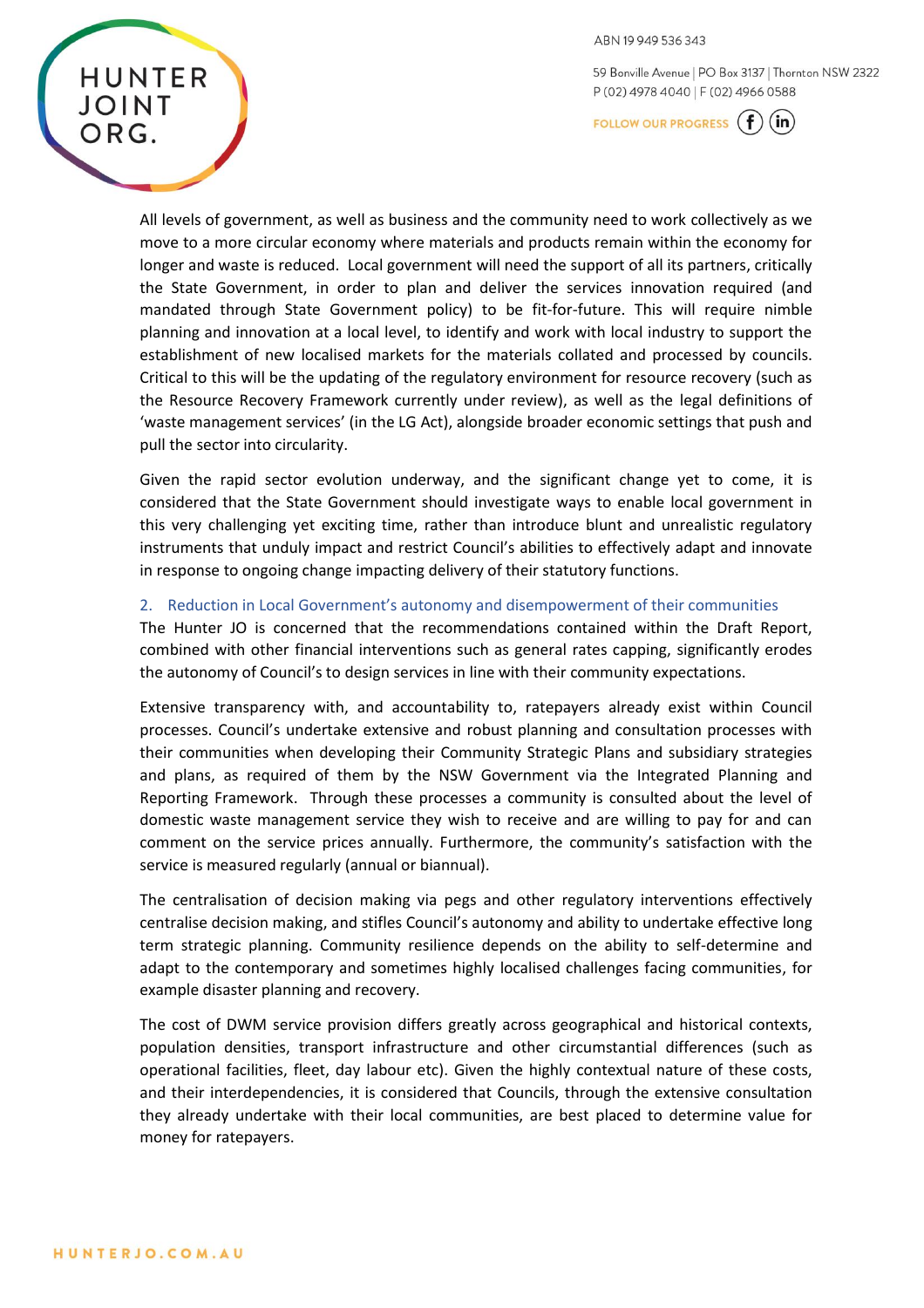59 Bonville Avenue | PO Box 3137 | Thornton NSW 2322 P (02) 4978 4040 | F (02) 4966 0588

FOLLOW OUR PROGRESS  $(f)(in)$ 

#### 3. IPARTs proposals appear anti-competitive

**HUNTER** 

**JOINT** 

ORG.

Council's operate within what could be described as a semi-commercial setting operating waste and resource recovery facilities and services, however, they retain the statutory function to deliver DWM services to their communities. The introduction of a voluntary DWM peg would in effect limit the capacity of Councils to compete within an increasingly competitive commercial environment, given that the rate peg applies only to local government. As a result Councils will be increasingly vulnerable to commercial fluctuations and privatisation pressures, which given the serious concerns with the proposed peg calculation methodology (described in response to the consultation questions below), will substantially restrict the ability for long-term recovery of costs arising from the planning and delivery of DWM services.

It is therefore the position of Member Councils that the proposed voluntary DWM peg be abandoned in favour of improved pricing guidelines, reporting tools, and auditing processes (where warranted) that support councils to set DWM charges in line with their community needs and expectations.

### **Consensus Positions and Recommendations of Hunter JO Member Councils in Response to the Draft Report**

The key positions and recommendations of the Hunter JO and its member Councils in response to the draft paper are that Member Councils:

- 1. Formally endorse Local Government NSW's Position Statement in response to the draft Report
- 2. Oppose the introduction of a voluntary DWM rate peg;
- 3. Do not accept the premise underpinning the IPART review;
- 4. Maintain that the setting of DWM charges should be set by councils in consultation with their communities to reflect their historical and place-based characteristics;
- 5. Recommend Councils be guided in the setting of DWM charges through the alignment across instruments and frameworks, clear guidelines, as well as a capacity building and education programs that support Councils to educate consumers on how DWM charges are set, and explain local differentiation, in order to promote accountability to, and communication with their communities;
- 6. Have serious concerns that both the voluntary peg rate peg or a rebalancing exercise could direct Councils to act contrary to existing legislation, and therefore call for a review of the definitions of 'waste' and 'domestic waste management services' in the Local Government Act 1993, alongside updates to the Office of Local Government's Rating and Revenue Raising Manual, to cover all services and functions necessary for minimising landfill and maximising resource recovery from domestic waste;
- 7. As the least worst option presented to date, favour benchmarking, clear and consistent pricing principles, an opportunity to rebalance DWM charges with general rates, over a minimum 2-year transition period, based on updated and expanded definitions of 'waste' and 'domestic waste management services' that include all activities involved in the minimisation of, source separation, collection, recovery, processing and disposal of all forms of domestically generated waste.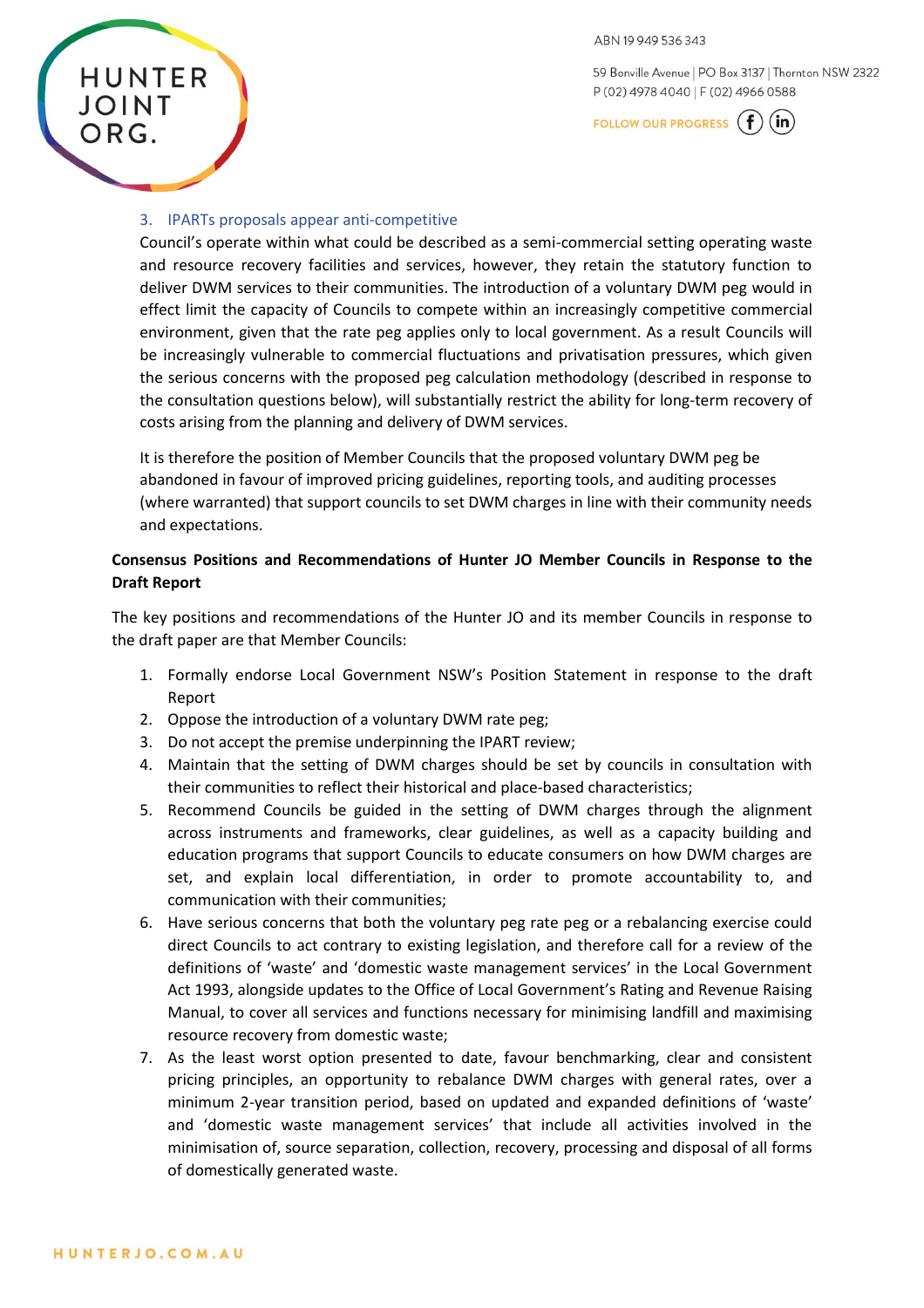ABN 19949536343

59 Bonville Avenue | PO Box 3137 | Thornton NSW 2322 P (02) 4978 4040 | F (02) 4966 0588



#### **Response to Specific Consultation Questions included in Draft IPART Report**

# *1. Do you think our proposed annual 'benchmark' waste peg will assist councils in setting their DWM charges?*

No. The proposed voluntary DWM peg will hinder Council's efforts in the task of setting effective and best value for ratepayers DWM charges as they will interfere with their ability to recover the actual costs of service delivery, and when combined with the proposed pricing principles will prevent council's ability to forward plan financially. Consequently, councils will no longer be able to respond to policy mandates effectively and design services to meet community expectations because they are unduly financially constrained.

Notwithstanding the aforementioned concerns and objections to the introduction of a voluntary DWM peg in principle, the Hunter JO has serious concerns with the mechanics of the voluntary DWM peg calculation put forward in the Draft Report. These concerns are summarised as:

• DWM are set based on actual and expected costs, not general indices

Hunter JO councils largely set their DWMC based on the actual and expected incremental costs of providing waste management services, based on community expectations, to parcels of rateable land, including the costs of contracts, infrastructure, community education, operational requirements, and related overheads etcetera. In contrast, it is considered that the proposed rate peg method is based on dated data and a basket of lagging, tangentially-related indicators with limited relevance to councils' specific needs and service levels.

The most significant source of confusion and inconsistency is not what these costs are but which services and functions can be included in the DWMC and how these are provided for in the definitions of 'domestic waste' and 'domestic waste management services' in the Local Government Act and OLG Manual.

• A voluntary DWM peg will stifle councils ability to participate and enable the industry transformation required for a circular economy

For the reasons articulated in our letter above, the Hunter JO Member Councils are seriously concerned about the immediate and long-term implications of a voluntary DWM peg on council's ability to take up their critical role in the enablement of circular economy outcomes. The rapid transformation required by the sector (and by State and Federal government targets and mandates) will mean that councils will need flexible revenue-raising mechanisms to meet increasing costs, service transformation to meet NSW Government mandates, and the participation in a growing and rapidly changing marketplace.

Some of the critical role's councils will play in this transition could and should include (but are not limited to):

- o Driving circular markets for materials through government procurement/purchasing power;
- o Enabling source separation, collection, aggregation and processing of materials for highest and best use (e.g. reuse, recycling, or energy extraction of materials through the DWM services and operation of resource recovery and waste facilities);

**HUNTER** 

**JOINT**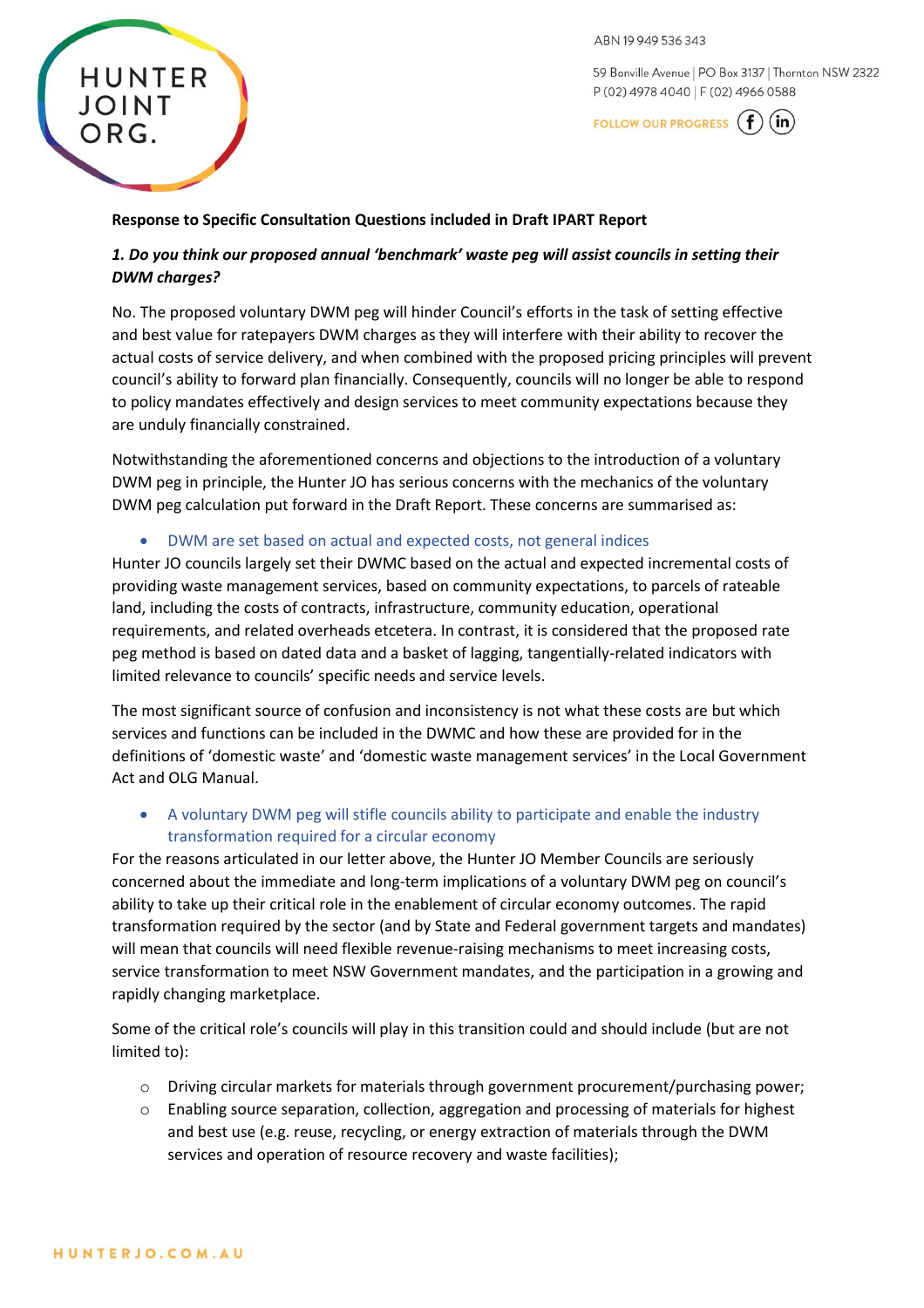59 Bonville Avenue | PO Box 3137 | Thornton NSW 2322 P (02) 4978 4040 | F (02) 4966 0588

FOLLOW OUR PROGRESS  $(f)(in)$ 

- $\circ$  Show leadership through piloting, evaluating and adopting circular economy solutions through council operations;
- $\circ$  Enable community to shift consumption behaviours and to participate in the circular economy through both knowledge and opportunity (e.g. education programs, drop off points);

Local government's leadership role in the circular economy transition should be enabled by the harmonisation of all relevant State Government relevant policy and regulatory settings, in order to be properly realised. The proposed rate peg is not consistent with achieving that objective.

• The Waste Cost Index (WCI) calculation methodology is flawed and sets councils up to fail In setting an expectation of 1.1% (for 2022/23) for the DWM peg, IPART has failed to consider the contemporary real world financial environment that will be faced by councils in that year, and by doing so will be setting up councils to fail not only in that initial year but on a year-on-year basis. Some immediate and considerable flaws with this approach are as follows:

- *1. The data is old and unrepresentative of council's operating environment* Calculating the peg based on 2017-18 and 2018-19 data for the setting of a 2022/23 peg has both immediate and obvious flaws, which notably includes the anomaly between projected and actual inflation rates. The proposed 1.1% peg considerably differs from the current 5.1% CPI rate (March 2022).
- *2. Lag factor*

**HUNTER** 

JOINT

ORG.

As a backwards looking instrument, the WCI does not take into account current and forecasted CPI and fails to reflect rapidly changing market conditions with significantly fluctuating inflation, fuel prices, and global supply chain disruptions.

DWM costs fluctuate considerably due to external cost drivers, consumption trends and environmental factors – such as drought, high-yield years, and increasingly frequent and intense (and in in many cases unprecedented) natural disaster events. Since the data analysis period, council's DWM services have been subjected to (but not limited to):

- o Major global and local market adjustments for recyclables;
- o Market contraction and contract monopolies;
- o Bushfire disasters;
- $\circ$  COVID-19 pandemic changes to consumption behaviours increased volumes in the domestic stream and stream composition changes;
- o COVID-19 pandemic impacts on staffing and associated operational costs;
- o Rising fuel costs;
- o Flooding disasters;
- o Day labour cost increases.

In their February 2022 report, the Reserve Bank of Australia (RBA) reported a 3.5% seasonally adjusted annualised rise in CPI, which as identified above, has now risen further to 5.1% for the March quarter.

Furthermore, in the Hunter JO voluntary waste group, councils DWM charge increased by an average of 4.4%, as shown in the table below: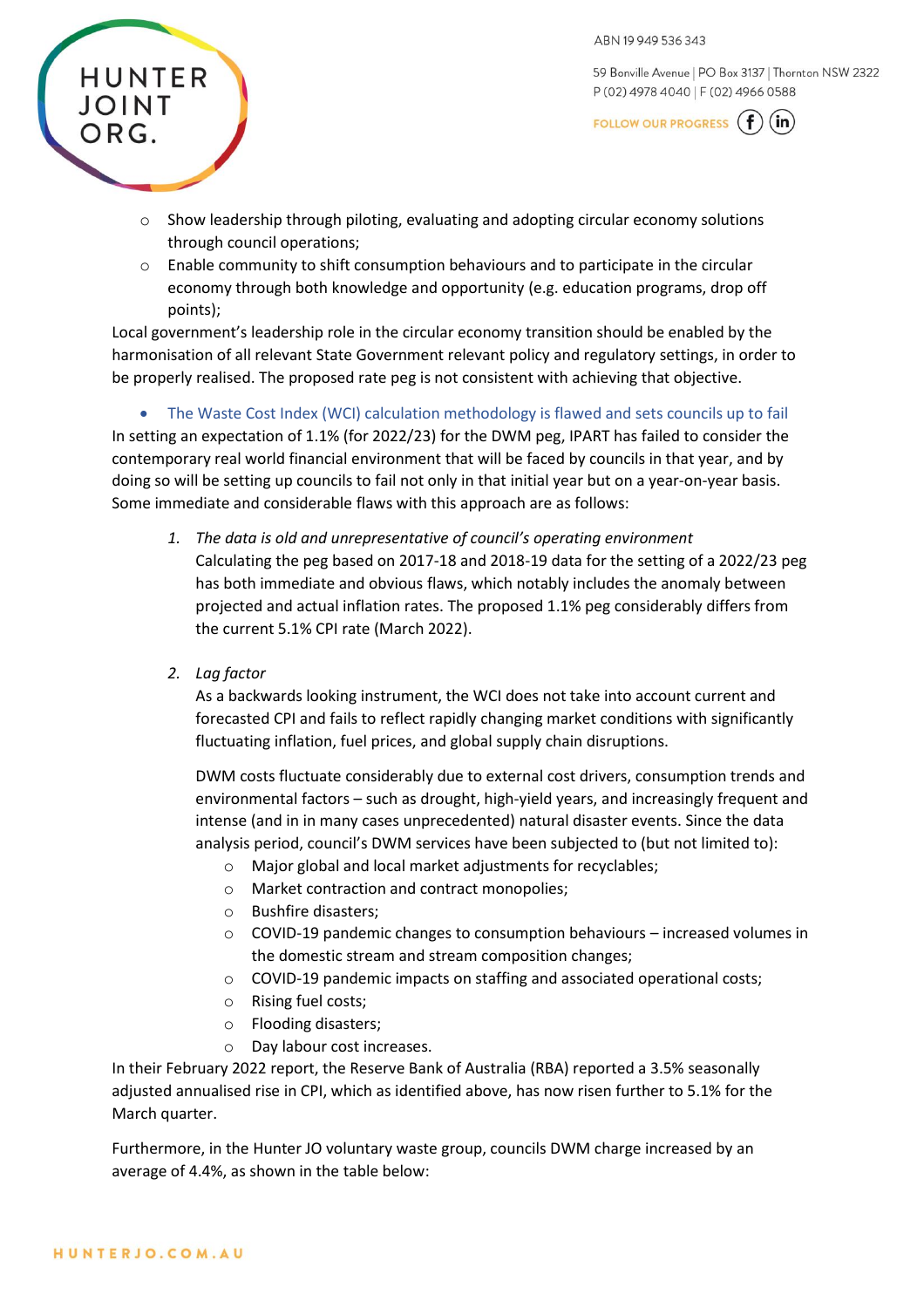59 Bonville Avenue | PO Box 3137 | Thornton NSW 2322 P (02) 4978 4040 | F (02) 4966 0588

FOLLOW OUR PROGRESS  $(f)(in)$ 

| <b>FY</b>                 | Central<br>Coast | <b>Cessnock</b> | <b>Dungog</b> | Lake<br>Macquarie | <b>Maitland</b> | <b>Muswellbrook</b> | <b>Newcastle</b> | Port<br><b>Stephens</b> | Singleton | Upper<br><b>Hunter</b> |  |
|---------------------------|------------------|-----------------|---------------|-------------------|-----------------|---------------------|------------------|-------------------------|-----------|------------------------|--|
| 2016-17                   | N/A              | 6.3%            | 11.8%         | 5%                | 10.6%           | 2.8%                | 0%               | $-5.9%$                 | 18.9%     | 23.4%                  |  |
| 2017-18                   | $-7%$            | 0%              | 4.0%          | 4.8%              | 4.4%            | 8%                  | 0%               | 3.5%                    | $-8.7%$   | 5.9%                   |  |
| 2018-19                   | 2.3%             | 2.8%            | 9.8%          | 0.2%              | 2.6%            | 0%                  | 2.3%             | 0.7%                    | 4.8%      | 23.8%                  |  |
| 2019-20                   | 2.4%             | 5.9%            | 0%            | 1.1%              | 2.5%            | 2.6%                | 0%               | 2.2%                    | 0%        | 16.1%                  |  |
| 2020-21                   | 2.0%             | 1.9%            | 2.9%          | 2.5%              | 3.6%            | 5.5%                | 7.6%             | 5.6%                    | 2.5%      | 1.5%                   |  |
| $5 \text{ yr}$<br>average | 1.6%             | 3.4%            | 5.7%          | 2.72%             | 4.7%            | 3.8%                | 2%               | 1.2%                    | 3.5%      | 14.1%                  |  |
| Regional 5<br>yr average  |                  | 4.4% increase   |               |                   |                 |                     |                  |                         |           |                        |  |

#### **Table 1: Percentage increase in previous years DWM charge by Council**

It should be noted that in the Hunter and Central Coast region, only one council has implemented the state-mandated kerbside FOGO service, and therefore the other 9 councils are well into the planning of significant DWM services changes to be implemented in the coming years.

Councils must consider a combination of financial factors to forecast changes in the DWMC in budget planning, so the fact that the indicative 1.1% peg has deviated so significantly from what has actually been experienced highlights how inappropriate it is to guide DWMC settings and that now is not the optimal time to make major changes to council revenue-raising mechanisms given the rapidly changing market dynamics, as well as the risks it would pose in future should it continue to underestimate the scale of council waste service costs.

# *2. Do you think the pricing principles will assist councils to set DWM charges to achieve best value for ratepayers?*

The Hunter JO and its Member Councils do not accept the premise of this question as it assumes that councils are not already seeking to achieve best value for ratepayers – an assertion that is yet to be founded by this review, and one which we assert is incorrect.

Councils are constantly seeking out the best way to deliver the community's expected services in the most efficient way, to maximise the return to ratepayers. If there are some anomalies or outliers (i.e some Councils are failing to deliver best value), those councils should be the focus of IPARTs efforts rather than the introduction of blunt and restrictive instruments that will interfere with the proper planning of the majority of councils that are successfully delivering quality services in line with their community's expectations. Where IPART finds sufficient evidence that value for money is not being delivered, they should work with those councils to bring them into alignment with best practice.

The Hunter JO generally supports the concept and intent of pricing principles and would in due course welcome updated, realistic and considered guidance on how they should be applied to aid transparency and consistency across councils. It is critical that these pricing principles be developed in consultation with councils, and updated regularly, to ensure their intent is realised without detrimental unintended outcomes (as exists with their current drafting).

**HUNTER** 

**JOINT**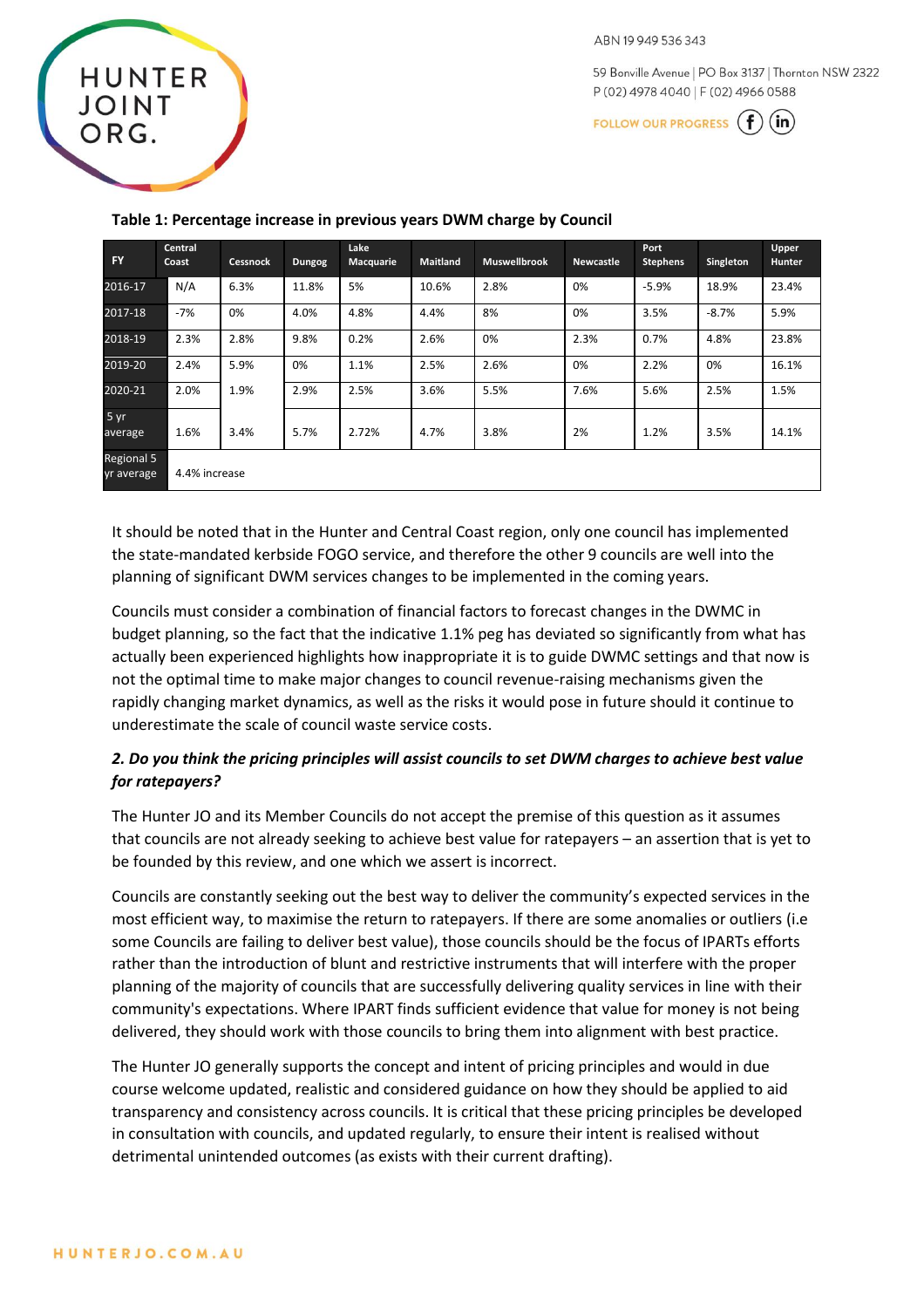59 Bonville Avenue | PO Box 3137 | Thornton NSW 2322 P (02) 4978 4040 | F (02) 4966 0588

FOLLOW OUR PROGRESS  $(f)(in)$ 

• Principle 1: DWM revenue should equal the efficient incremental cost of providing the DWM service

The intent of this principle is accepted, however, it relies on a definition that is no longer fit-forpurpose, as it does not reflect modern waste and resource recovery practices.

The definition as it stands does not reflect the Government's current policy direction of converting from a linear waste model to a circular economy, and therefore creates a fundamental inconsistency in the regulatory environment that councils operate their DWM services within. Given the pace of change in this area it is recommended that once updated, the definitions and guidance on the DWM charge be reviewed every 5 years to maintain currency and reflect real-world conditions.

Updating the definitions and guidance will provide a more definitive list of what costs should be attributed to the DWM charge versus general rates charge. It is critical that local government drives formulation of the list as they are most familiar with the day-to-day activities in this area.

IPART's Draft Report includes examples of what activities should be included in the DWM charge. In addition to those activities, the Hunter JO recommends the following activities should also be included:

- o Illegal dumping clean-up costs, particularly where the material predominantly arises from residential sources. For example, councils report that 100% of illegal dumping in some eastern Sydney councils is household waste.
- o Broader waste avoidance education, not just focussing on disposal and recycling education, but rather projects that align with the priorities of the waste hierarchy (i.e. avoiding the generation of waste in the first instance), such as reusable coffee cup programs.
- o Events such as Clean Up Australia Day, Tidy Towns and other littering/waste community programs.
- o Operational and ongoing costs of a Community Recycling Centre, being a service provided to residents and valued by the community.
- o Drop off events for hazardous waste, chemicals, e-waste and other future product stewardship scheme items (e.g. other electronic waste)
- o Collection and recycling of materials from residents, including soft plastics, textiles, mattresses, tyres and solar PV panels.

The above list provides broader activities that should be included, however there are several other costs that should be included in the DWM charge. If we look specifically at an example where a council will commence an organics collection, the following additional costs are also relevant for the period of service roll out/early implementation:

- o Contract development and variations
- o Trials and pilots
- o Additional staff to support a new service
- o Replacement bins and caddies (extra to initial infrastructure provided)
- o Multi-unit dwelling (MUD) upgrades and fit outs to allow for food collection
- o Audits and evaluation
- o Advertising and media
- o Consultant costs in designing, consulting community and implementation

**HUNTER** 

**JOINT**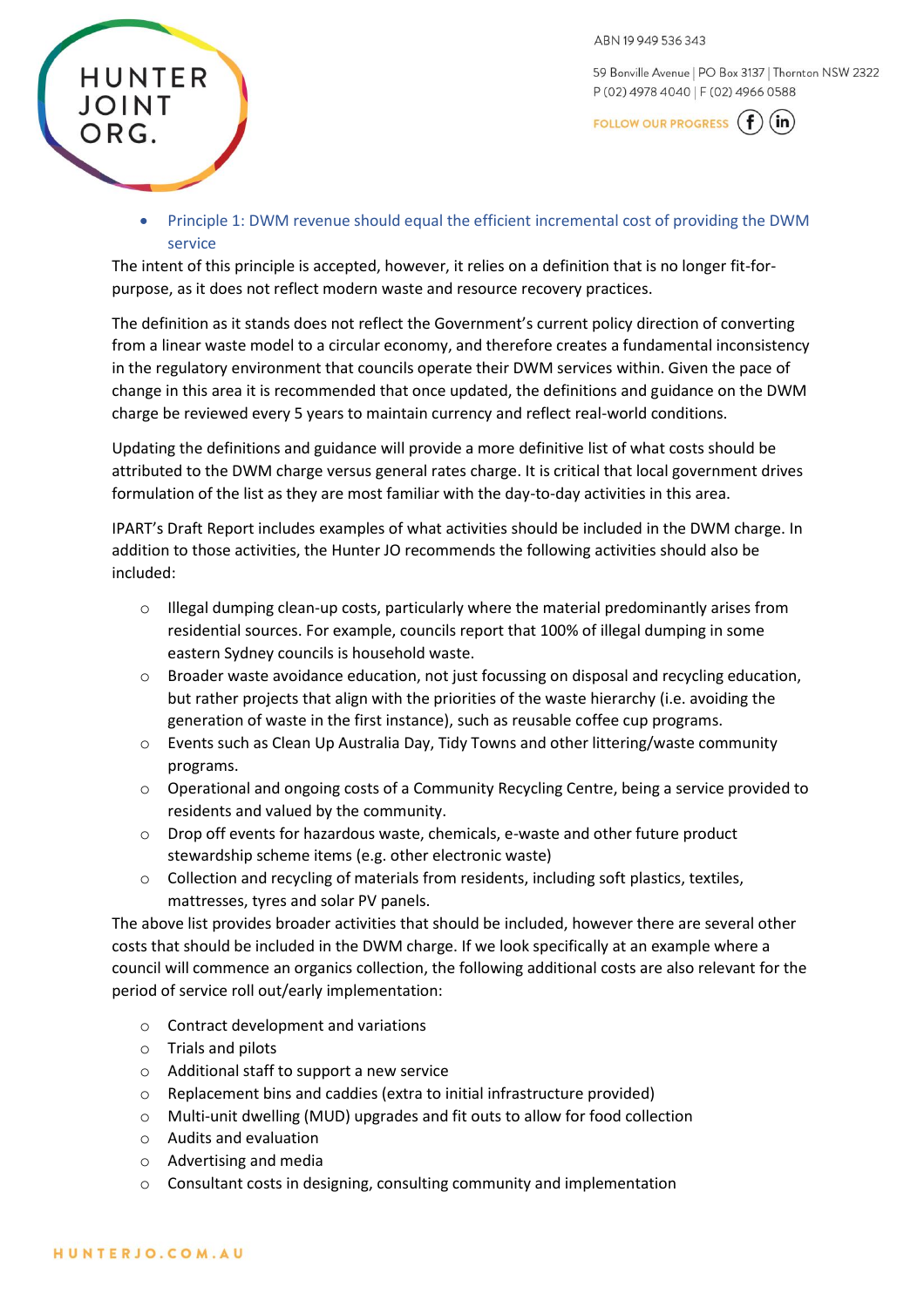59 Bonville Avenue | PO Box 3137 | Thornton NSW 2322 P (02) 4978 4040 | F (02) 4966 0588



- o Contamination fees and decontamination costs
- $\circ$  Implementation of smart technology such as RFID which is proven to reduce contamination issues

These lists are not exhaustive, but rather demonstrate the value of retaining flexibility for Councils to set DWM charges based on contextual and circumstantial factors.

• Principle 2: Councils should publish details of all the DWM services they provide, the size of the bin, the frequency of the collection and the individual charges for each service

This principle is accepted in principle, however councils already publish information regarding the waste services they provide via multiple channels and mechanisms including:

o *Councils Fees and Charges:*

**HUNTER** 

**JOINT** 

ORG.

Published by councils via their Operational Plan and on council websites. This information is usually itemised to outline bin size, frequency of collection, plus charges for additional service components (additional bins, wheel in/out services etc).

o *NSW EPA's WARR survey reporting:*

Councils in NSW already report with extensive granularity on the waste services provided to their communities through the annual WARR return. This includes the annual DWMC, numbers and types of properties receiving services, and all additional resource recovery services.

o *Your Council website*:

Provides a figure for each council's per capita environmental expenditure (including waste), with a comparison figure for other councils in the same 'group'. While this comparison is

broader than just 'waste' it does provide a point of reference to assist with benchmarking. Rather than duplicating existing processes and burdening councils, this information could be readily extracted by IPART to populate the centralised database without requiring any additional reporting input from Councils. If any gaps exists, IPART could work with those existing processes to enable data capture and consistency.

- Principle 3: Within a council area, customers that are:
	- $\circ$  imposing similar costs for a particular service should pay the same DWM charge
	- $\circ$  paying the same DWM charge for a particular service should receive the same level of service.

The general intent of this principle is understood, however, the concerns with this principle lie in the high variability in contextual factors that influence DWM costs, and therefore the difficulty in finding genuinely comparable organisations and services given this complexity.

For example, in regional and rural areas, councils will have the capacity to vary the cost-of-service delivery where the same service is delivered in different communities. These costs will often reflect variations in infrastructure and transportation costs as well as the time taken to service remote communities.

• Principle 4: Any capital costs of providing DWM services should be recovered over the life of the asset to minimise price volatility

This principle is problematic, and if implemented would have unintended consequences that conflict with IPART's objectives to deliver 'best value for ratepayers'.